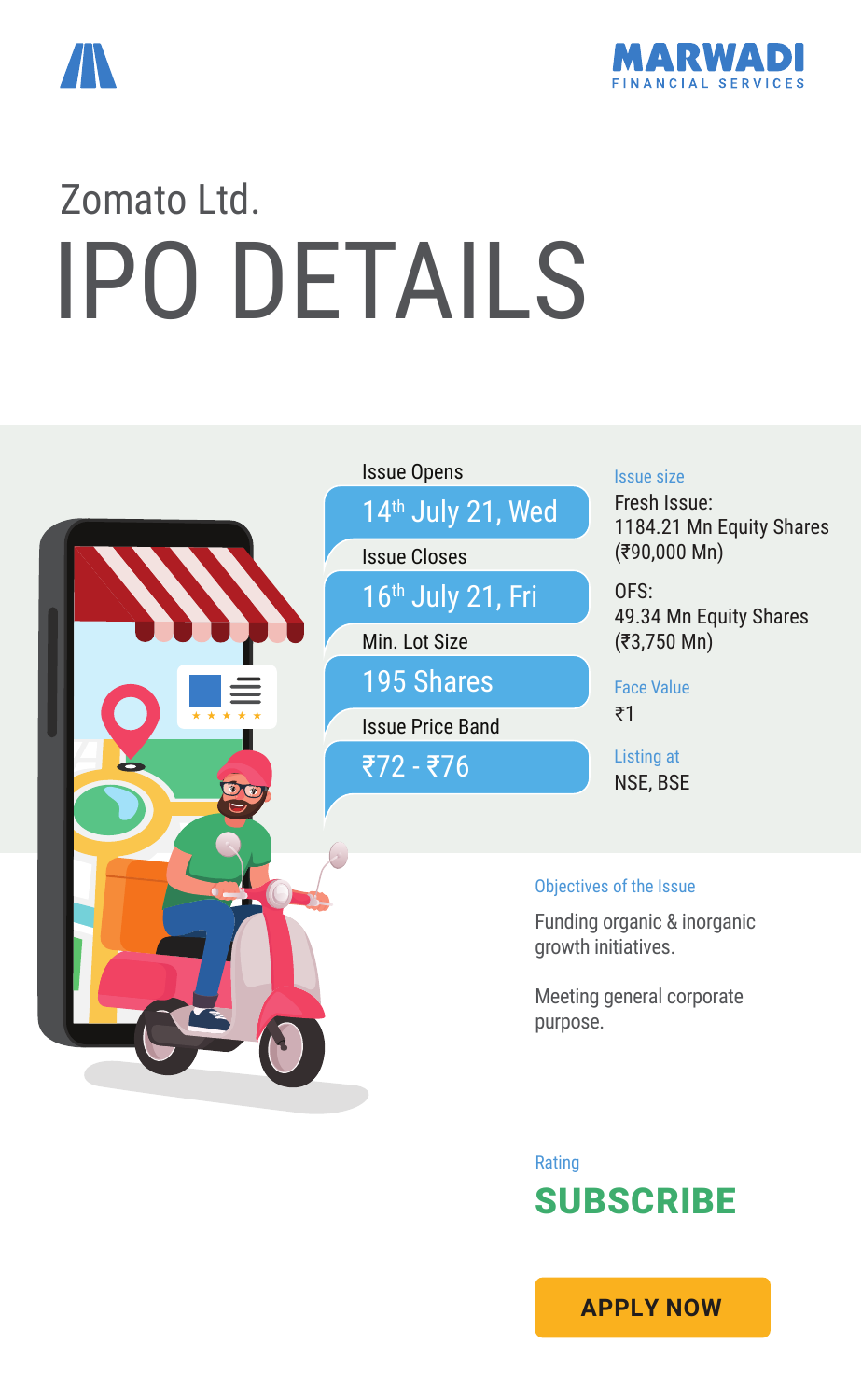



Zomato Ltd.

### Company **Overview**

Zomato is one of the leading food services platforms in India in terms of value of food sold as on March 31, 2021. The company's technology platform connects customers, restaurant partners and delivery partners, serving their multiple needs.





#### Zomato Pro

A paid membership program that provides exclusive offers and additional discounts is offered by Zomato to its customers.

#### Hyperpure

Another vertical that generates revenue from the supply of high-quality ingredients and kitchen products to restaurants.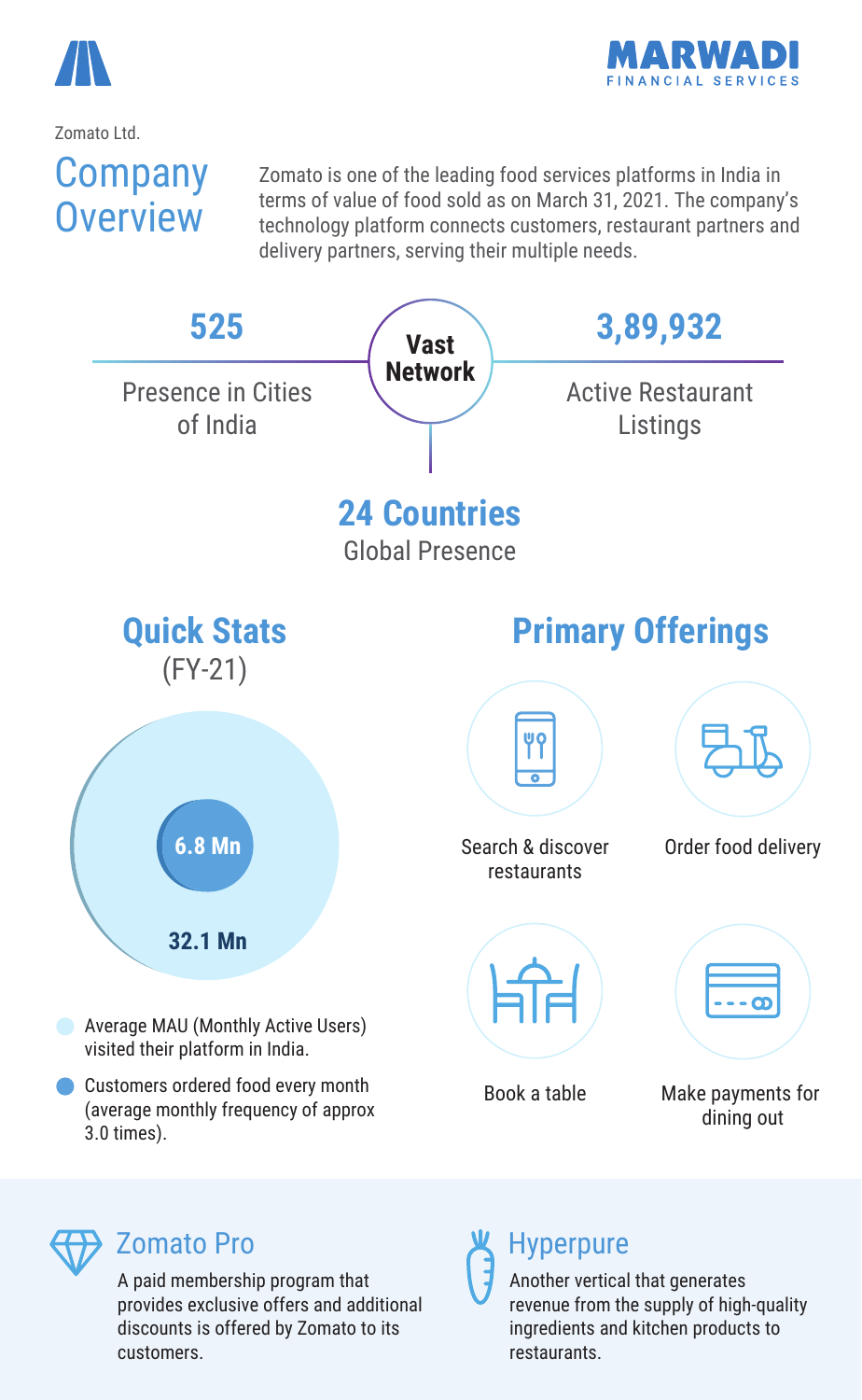



#### Zomato Ltd.

### **Issue Details**



### **Shareholding Pattern**



#### **Capital Structure** (in ₹)

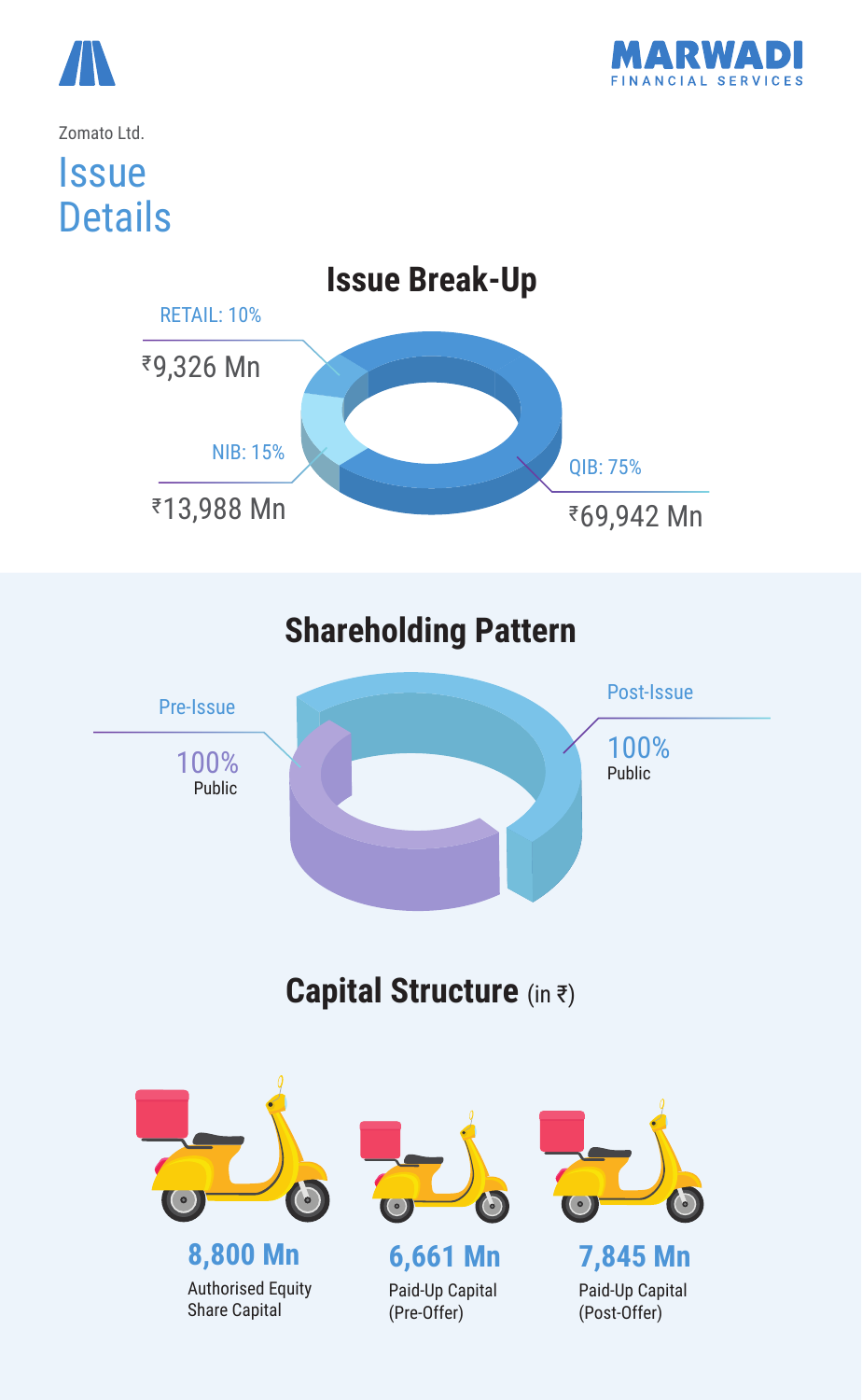



#### Zomato Ltd. **Valuations**



Market Capitalization

# **5,96,234 Mn**

Price to Sales (P/S)

# **29.9X**

#### **Financial Snapshot** (in Mn ₹)